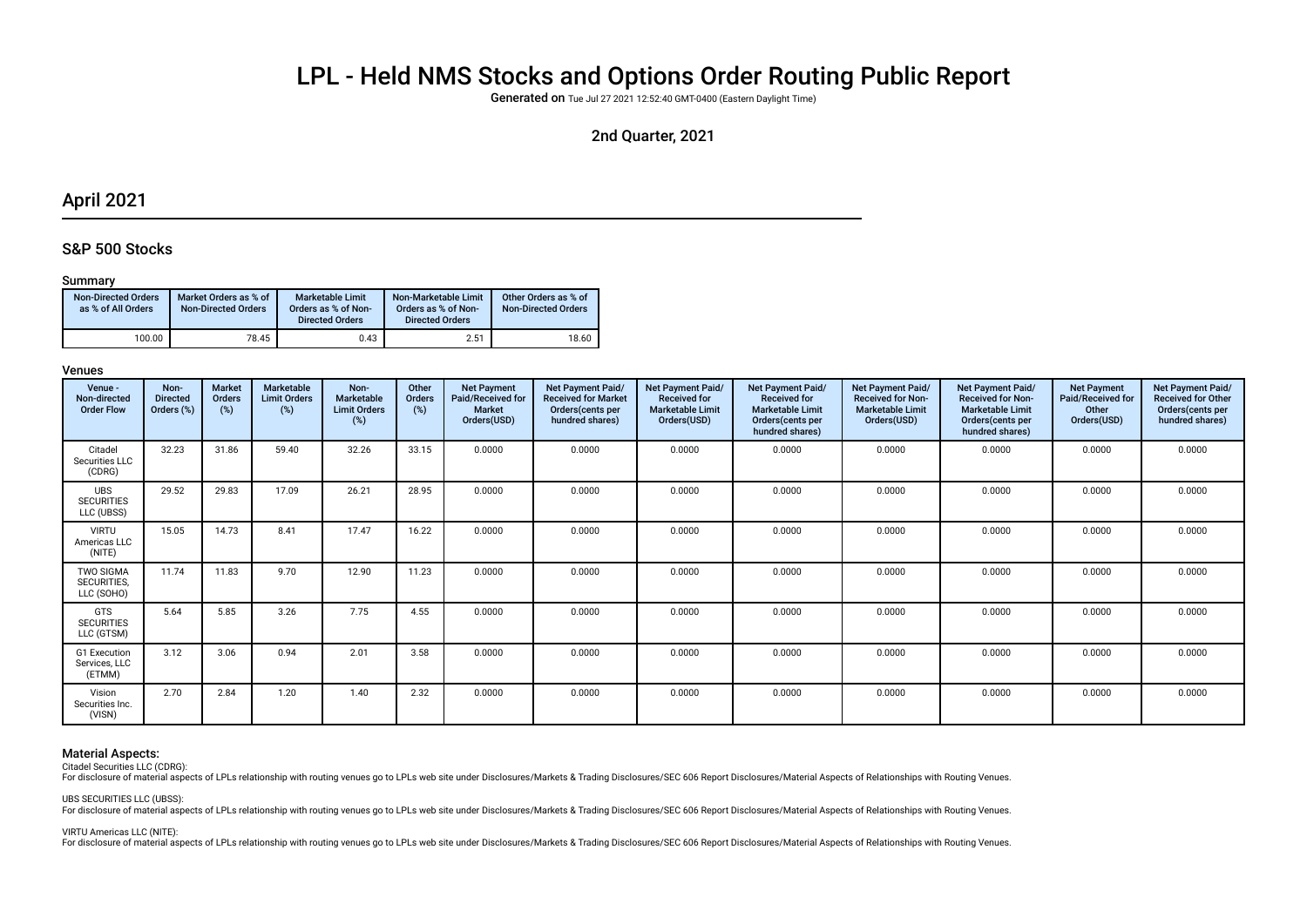#### TWO SIGMA SECURITIES, LLC (SOHO):

For disclosure of material aspects of LPLs relationship with routing venues go to LPLs web site under Disclosures/Markets & Trading Disclosures/SEC 606 Report Disclosures/Material Aspects of Relationships with Routing Venu

GTS SECURITIES LLC (GTSM):

For disclosure of material aspects of LPLs relationship with routing venues go to LPLs web site under Disclosures/Markets & Trading Disclosures/SEC 606 Report Disclosures/Material Aspects of Relationships with Routing Venu

G1 Execution Services, LLC (ETMM):

For disclosure of material aspects of LPLs relationship with routing venues go to LPLs web site under Disclosures/Markets & Trading Disclosures/SEC 606 Report Disclosures/Material Aspects of Relationships with Routing Venu

Vision Securities Inc. (VISN):

For disclosure of material aspects of LPLs relationship with routing venues go to LPLs web site under Disclosures/Markets & Trading Disclosures/SEC 606 Report Disclosures/Material Aspects of Relationships with Routing Venu

--------- $-$ \_\_\_\_\_\_\_\_\_\_\_\_\_\_\_\_\_\_\_\_\_\_\_\_\_\_\_\_\_\_\_\_\_\_

### April 2021

### Non-S&P 500 Stocks

#### Summary

| <b>Non-Directed Orders</b><br>as % of All Orders | Market Orders as % of<br><b>Non-Directed Orders</b> | Marketable Limit<br>Orders as % of Non-<br><b>Directed Orders</b> | Non-Marketable Limit<br>Orders as % of Non-<br><b>Directed Orders</b> | Other Orders as % of<br><b>Non-Directed Orders</b> |
|--------------------------------------------------|-----------------------------------------------------|-------------------------------------------------------------------|-----------------------------------------------------------------------|----------------------------------------------------|
| 100.00                                           | 84.15                                               | 2.13                                                              | 3.28                                                                  | 10.44                                              |

### Venues

| Venue -<br>Non-directed<br><b>Order Flow</b>  | Non-<br><b>Directed</b><br>Orders (%) | Market<br><b>Orders</b><br>(%) | Marketable<br><b>Limit Orders</b><br>(%) | Non-<br>Marketable<br><b>Limit Orders</b><br>(%) | Other<br>Orders<br>(%) | <b>Net Payment</b><br>Paid/Received for<br>Market<br>Orders(USD) | <b>Net Payment Paid/</b><br><b>Received for Market</b><br>Orders(cents per<br>hundred shares) | <b>Net Payment Paid/</b><br><b>Received for</b><br><b>Marketable Limit</b><br>Orders(USD) | <b>Net Payment Paid/</b><br><b>Received for</b><br><b>Marketable Limit</b><br>Orders(cents per<br>hundred shares) | Net Payment Paid/<br><b>Received for Non-</b><br><b>Marketable Limit</b><br>Orders(USD) | Net Payment Paid/<br><b>Received for Non-</b><br><b>Marketable Limit</b><br>Orders (cents per<br>hundred shares) | <b>Net Payment</b><br>Paid/Received for<br>Other<br>Orders(USD) | Net Payment Paid/<br><b>Received for Other</b><br>Orders(cents per<br>hundred shares) |
|-----------------------------------------------|---------------------------------------|--------------------------------|------------------------------------------|--------------------------------------------------|------------------------|------------------------------------------------------------------|-----------------------------------------------------------------------------------------------|-------------------------------------------------------------------------------------------|-------------------------------------------------------------------------------------------------------------------|-----------------------------------------------------------------------------------------|------------------------------------------------------------------------------------------------------------------|-----------------------------------------------------------------|---------------------------------------------------------------------------------------|
| G1 Execution<br>Services, LLC<br>(ETMM)       | 51.84                                 | 55.67                          | 23.84                                    | 29.57                                            | 33.62                  | 0.0000                                                           | 0.0000                                                                                        | 0.0000                                                                                    | 0.0000                                                                                                            | 0.0000                                                                                  | 0.0000                                                                                                           | 0.0000                                                          | 0.0000                                                                                |
| Citadel<br>Securities LLC<br>(CDRG)           | 29.48                                 | 27.43                          | 48.33                                    | 43.66                                            | 37.71                  | 0.0000                                                           | 0.0000                                                                                        | 0.0000                                                                                    | 0.0000                                                                                                            | 0.0000                                                                                  | 0.0000                                                                                                           | 0.0000                                                          | 0.0000                                                                                |
| <b>VIRTU</b><br>Americas LLC<br>(NITE)        | 6.61                                  | 5.35                           | 12.84                                    | 16.40                                            | 12.41                  | 0.0000                                                           | 0.0000                                                                                        | 0.0000                                                                                    | 0.0000                                                                                                            | 0.0000                                                                                  | 0.0000                                                                                                           | 0.0000                                                          | 0.0000                                                                                |
| <b>UBS</b><br><b>SECURITIES</b><br>LLC (UBSS) | 5.23                                  | 4.81                           | 3.23                                     | 4.67                                             | 9.22                   | 0.0000                                                           | 0.0000                                                                                        | 0.0000                                                                                    | 0.0000                                                                                                            | 0.0000                                                                                  | 0.0000                                                                                                           | 0.0000                                                          | 0.0000                                                                                |
| GTS<br><b>SECURITIES</b><br>LLC (GTSM)        | 4.13                                  | 4.11                           | 9.60                                     | 2.58                                             | 3.69                   | 0.0000                                                           | 0.0000                                                                                        | 0.0000                                                                                    | 0.0000                                                                                                            | 0.0000                                                                                  | 0.0000                                                                                                           | 0.0000                                                          | 0.0000                                                                                |
| <b>TWO SIGMA</b><br>SECURITIES,<br>LLC (SOHO) | 2.64                                  | 2.56                           | 2.12                                     | 3.01                                             | 3.26                   | 0.0000                                                           | 0.0000                                                                                        | 0.0000                                                                                    | 0.0000                                                                                                            | 0.0000                                                                                  | 0.0000                                                                                                           | 0.0000                                                          | 0.0000                                                                                |
| Vision<br>Securities Inc.<br>(VISN)           | 0.07                                  | 0.07                           | 0.04                                     | 0.11                                             | 0.09                   | 0.0000                                                           | 0.0000                                                                                        | 0.0000                                                                                    | 0.0000                                                                                                            | 0.0000                                                                                  | 0.0000                                                                                                           | 0.0000                                                          | 0.0000                                                                                |

### Material Aspects:

G1 Execution Services, LLC (ETMM):

For disclosure of material aspects of LPLs relationship with routing venues go to LPLs web site under Disclosures/Markets & Trading Disclosures/SEC 606 Report Disclosures/Material Aspects of Relationships with Routing Venu

Citadel Securities LLC (CDRG):

For disclosure of material aspects of LPLs relationship with routing venues go to LPLs web site under Disclosures/Markets & Trading Disclosures/SEC 606 Report Disclosures/Material Aspects of Relationships with Routing Venu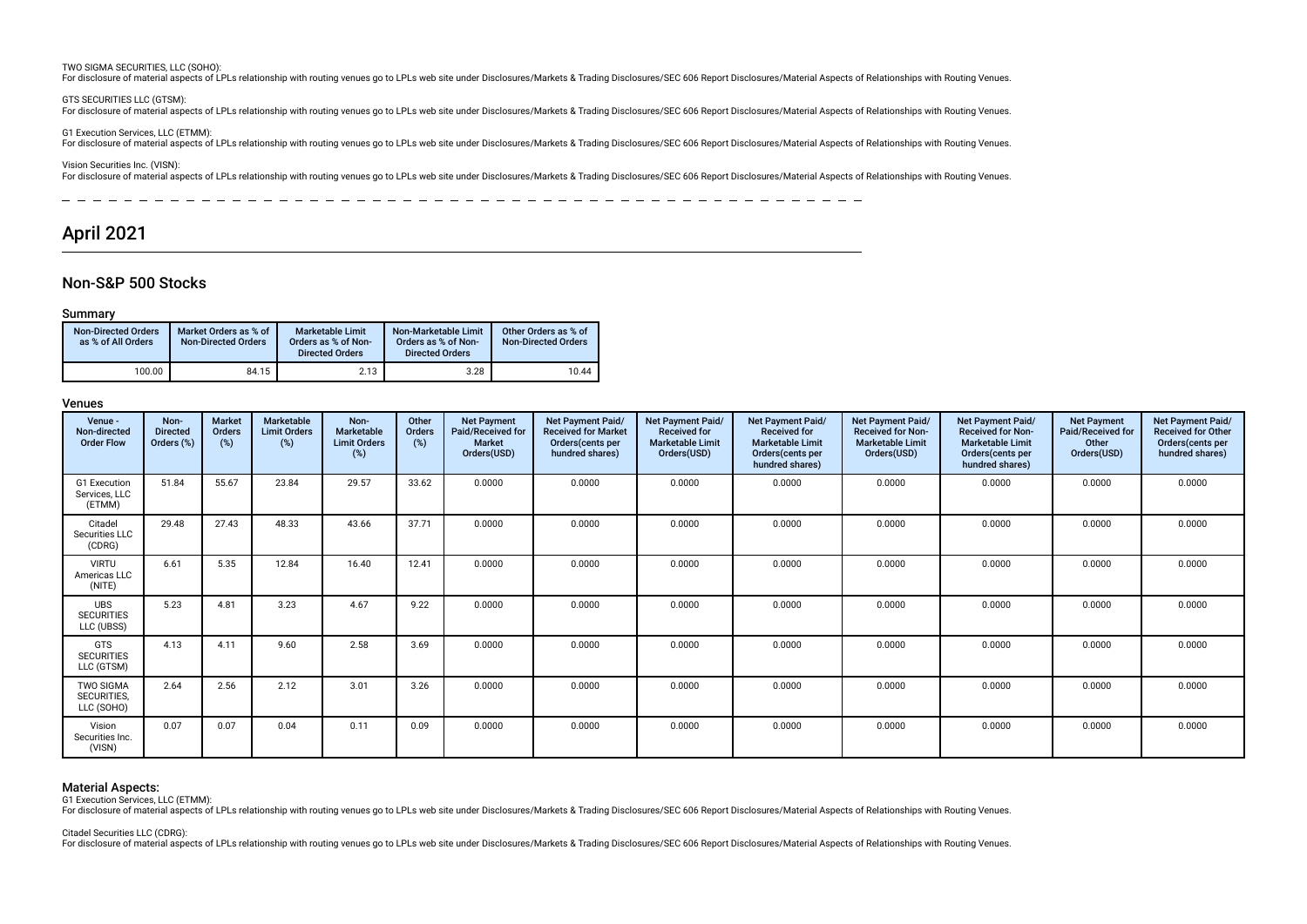#### VIRTU Americas LLC (NITE):

For disclosure of material aspects of LPLs relationship with routing venues go to LPLs web site under Disclosures/Markets & Trading Disclosures/SEC 606 Report Disclosures/Material Aspects of Relationships with Routing Venu

### UBS SECURITIES LLC (UBSS):

For disclosure of material aspects of LPLs relationship with routing venues go to LPLs web site under Disclosures/Markets & Trading Disclosures/SEC 606 Report Disclosures/Material Aspects of Relationships with Routing Venu

GTS SECURITIES LLC (GTSM): For disclosure of material aspects of LPLs relationship with routing venues go to LPLs web site under Disclosures/Markets & Trading Disclosures/SEC 606 Report Disclosures/Material Aspects of Relationships with Routing Venu

TWO SIGMA SECURITIES, LLC (SOHO): For disclosure of material aspects of LPLs relationship with routing venues go to LPLs web site under Disclosures/Markets & Trading Disclosures/SEC 606 Report Disclosures/Material Aspects of Relationships with Routing Venu

Vision Securities Inc. (VISN):

For disclosure of material aspects of LPLs relationship with routing venues go to LPLs web site under Disclosures/Markets & Trading Disclosures/SEC 606 Report Disclosures/Material Aspects of Relationships with Routing Venu

------------------------

### April 2021

### **Options**

#### Summary

| <b>Non-Directed Orders</b><br>as % of All Orders | Market Orders as % of<br><b>Non-Directed Orders</b> | Marketable Limit<br>Orders as % of Non-<br><b>Directed Orders</b> | Non-Marketable Limit<br>Orders as % of Non-<br><b>Directed Orders</b> | Other Orders as % of<br><b>Non-Directed Orders</b> |
|--------------------------------------------------|-----------------------------------------------------|-------------------------------------------------------------------|-----------------------------------------------------------------------|----------------------------------------------------|
| 100.00                                           | 45.46                                               | 6.83                                                              | 37.60                                                                 | 10.11                                              |

#### Venues

| Venue -<br>Non-directed<br><b>Order Flow</b> | Non-<br><b>Directed</b><br>Orders (%) | <b>Market</b><br><b>Orders</b><br>(%) | Marketable<br><b>Limit Orders</b><br>(%) | Non-<br>Marketable<br><b>Limit Orders</b> | Other<br>Orders | <b>Net Payment</b><br>Paid/Received for<br><b>Market</b><br>Orders(USD) | Net Payment Paid/<br><b>Received for Market</b><br>Orders (cents per<br>hundred shares) | <b>Net Payment Paid/</b><br><b>Received for</b><br><b>Marketable Limit</b><br>Orders(USD) | Net Payment Paid/<br><b>Received for</b><br><b>Marketable Limit</b><br>Orders (cents per<br>hundred shares) | <b>Net Payment Paid/</b><br><b>Received for Non-</b><br><b>Marketable Limit</b><br>Orders(USD) | Net Payment Paid/<br><b>Received for Non-</b><br><b>Marketable Limit</b><br>Orders (cents per<br>hundred shares) | <b>Net Payment</b><br><b>Paid/Received for</b><br>Other<br>Orders(USD) | Net Payment Paid/<br><b>Received for Other</b><br>Orders (cents per<br>hundred shares) |
|----------------------------------------------|---------------------------------------|---------------------------------------|------------------------------------------|-------------------------------------------|-----------------|-------------------------------------------------------------------------|-----------------------------------------------------------------------------------------|-------------------------------------------------------------------------------------------|-------------------------------------------------------------------------------------------------------------|------------------------------------------------------------------------------------------------|------------------------------------------------------------------------------------------------------------------|------------------------------------------------------------------------|----------------------------------------------------------------------------------------|
| Citadel<br>Securities LLC<br>(CDRG)          | 79.35                                 | 79.25                                 | 79.37                                    | 80.27                                     | 76.35           | 0.0000                                                                  | 0.0000                                                                                  | 0.0000                                                                                    | 0.0000                                                                                                      | 0.0000                                                                                         | 0.0000                                                                                                           | 0.0000                                                                 | 0.0000                                                                                 |
| Susquehanna<br>Investment<br>Group (SIGL)    | 20.65                                 | 20.75                                 | 20.63                                    | 19.73                                     | 23.65           | 0.0000                                                                  | 0.0000                                                                                  | 0.0000                                                                                    | 0.0000                                                                                                      | 0.0000                                                                                         | 0.0000                                                                                                           | 0.0000                                                                 | 0.0000                                                                                 |

#### Material Aspects:

Citadel Securities LLC (CDRG):

For disclosure of material aspects of LPLs relationship with routing venues go to LPLs web site under Disclosures/Markets & Trading Disclosures/SEC 606 Report Disclosures/Material Aspects of Relationships with Routing Venu

Susquehanna Investment Group (SIGL):

For disclosure of material aspects of LPLs relationship with routing venues go to LPLs web site under Disclosures/Markets & Trading Disclosures/SEC 606 Report Disclosures/Material Aspects of Relationships with Routing Venu

### May 2021

### S&P 500 Stocks

### Summary

| <b>Non-Directed Orders</b> | Market Orders as % of      | <b>Marketable Limit</b> | Non-Marketable Limit   | Other Orders as % of       |
|----------------------------|----------------------------|-------------------------|------------------------|----------------------------|
| as % of All Orders         | <b>Non-Directed Orders</b> | Orders as % of Non-     | Orders as % of Non-    | <b>Non-Directed Orders</b> |
|                            |                            | <b>Directed Orders</b>  | <b>Directed Orders</b> |                            |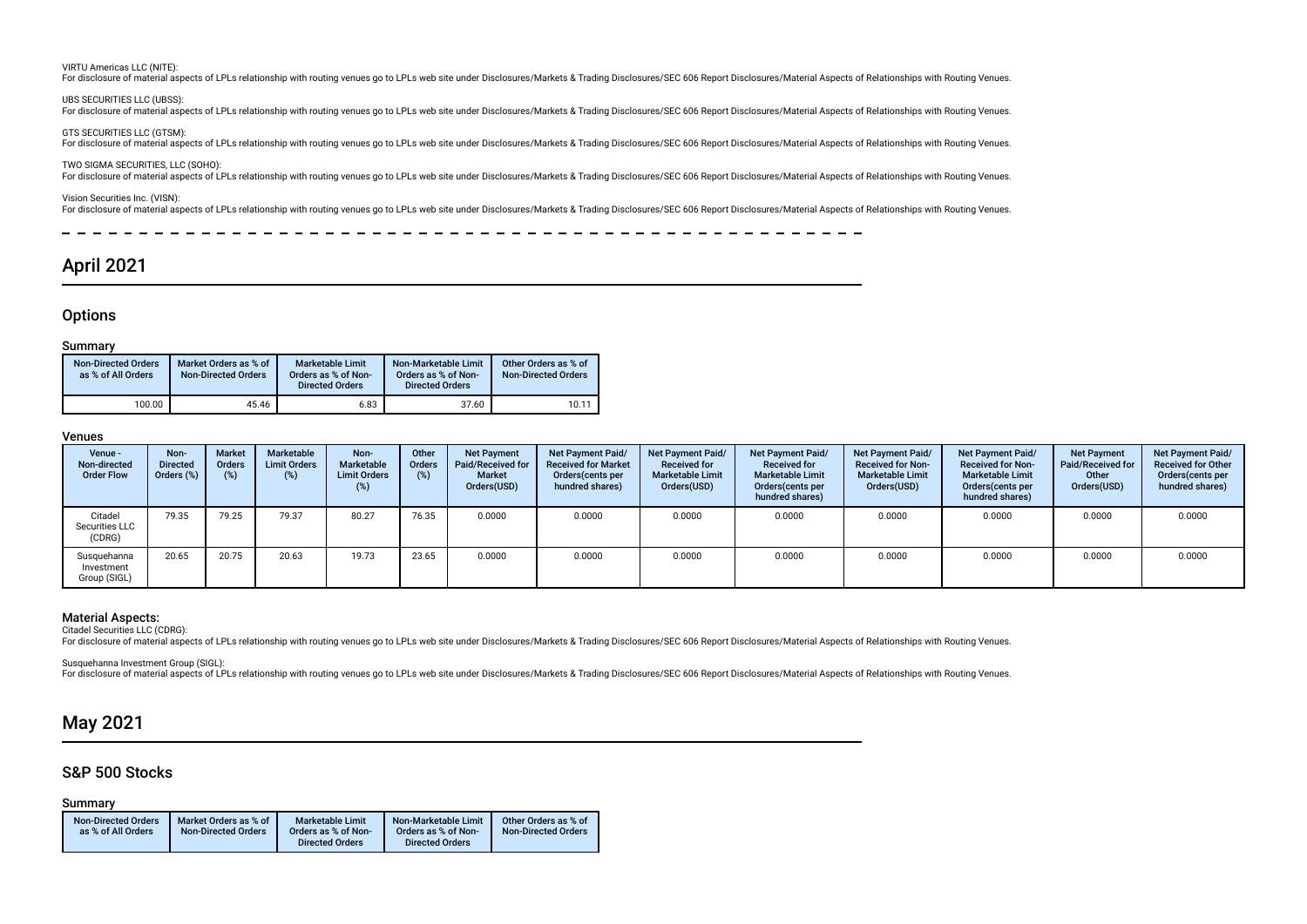| <b>Non-Directed Orders</b><br>as % of All Orders | Market Orders as % of<br><b>Non-Directed Orders</b> | Marketable Limit<br>Orders as % of Non-<br><b>Directed Orders</b> | Non-Marketable Limit<br>Orders as % of Non-<br><b>Directed Orders</b> | Other Orders as % of<br><b>Non-Directed Orders</b> |
|--------------------------------------------------|-----------------------------------------------------|-------------------------------------------------------------------|-----------------------------------------------------------------------|----------------------------------------------------|
| 100.00                                           | 77.16                                               | 0.53                                                              | 2.85                                                                  | 19.46                                              |

Venues

| Venue -<br>Non-directed<br><b>Order Flow</b>  | Non-<br><b>Directed</b><br>Orders (%) | <b>Market</b><br>Orders<br>(%) | Marketable<br><b>Limit Orders</b><br>(%) | Non-<br><b>Marketable</b><br><b>Limit Orders</b><br>(%) | Other<br>Orders<br>(%) | <b>Net Payment</b><br>Paid/Received for<br><b>Market</b><br>Orders(USD) | <b>Net Payment Paid/</b><br><b>Received for Market</b><br>Orders(cents per<br>hundred shares) | Net Payment Paid/<br><b>Received for</b><br><b>Marketable Limit</b><br>Orders(USD) | Net Payment Paid/<br><b>Received for</b><br><b>Marketable Limit</b><br>Orders(cents per<br>hundred shares) | Net Payment Paid/<br><b>Received for Non-</b><br><b>Marketable Limit</b><br>Orders(USD) | Net Payment Paid/<br><b>Received for Non-</b><br><b>Marketable Limit</b><br>Orders (cents per<br>hundred shares) | <b>Net Payment</b><br>Paid/Received for<br>Other<br>Orders(USD) | Net Payment Paid/<br><b>Received for Other</b><br>Orders(cents per<br>hundred shares) |
|-----------------------------------------------|---------------------------------------|--------------------------------|------------------------------------------|---------------------------------------------------------|------------------------|-------------------------------------------------------------------------|-----------------------------------------------------------------------------------------------|------------------------------------------------------------------------------------|------------------------------------------------------------------------------------------------------------|-----------------------------------------------------------------------------------------|------------------------------------------------------------------------------------------------------------------|-----------------------------------------------------------------|---------------------------------------------------------------------------------------|
| Citadel<br>Securities LLC<br>(CDRG)           | 32.40                                 | 31.06                          | 14.73                                    | 27.98                                                   | 38.77                  | 0.0000                                                                  | 0.0000                                                                                        | 0.0000                                                                             | 0.0000                                                                                                     | 0.0000                                                                                  | 0.0000                                                                                                           | 0.0000                                                          | 0.0000                                                                                |
| <b>UBS</b><br><b>SECURITIES</b><br>LLC (UBSS) | 28.45                                 | 28.79                          | 46.54                                    | 30.47                                                   | 26.33                  | 0.0000                                                                  | 0.0000                                                                                        | 0.0000                                                                             | 0.0000                                                                                                     | 0.0000                                                                                  | 0.0000                                                                                                           | 0.0000                                                          | 0.0000                                                                                |
| <b>VIRTU</b><br>Americas LLC<br>(NITE)        | 18.15                                 | 18.26                          | 7.14                                     | 21.70                                                   | 17.47                  | 0.0000                                                                  | 0.0000                                                                                        | 0.0000                                                                             | 0.0000                                                                                                     | 0.0000                                                                                  | 0.0000                                                                                                           | 0.0000                                                          | 0.0000                                                                                |
| <b>TWO SIGMA</b><br>SECURITIES,<br>LLC (SOHO) | 12.24                                 | 12.76                          | 6.55                                     | 11.53                                                   | 10.45                  | 0.0000                                                                  | 0.0000                                                                                        | 0.0000                                                                             | 0.0000                                                                                                     | 0.0000                                                                                  | 0.0000                                                                                                           | 0.0000                                                          | 0.0000                                                                                |
| <b>GTS</b><br><b>SECURITIES</b><br>LLC (GTSM) | 6.14                                  | 6.35                           | 24.09                                    | 7.08                                                    | 4.68                   | 0.0000                                                                  | 0.0000                                                                                        | 0.0000                                                                             | 0.0000                                                                                                     | 0.0000                                                                                  | 0.0000                                                                                                           | 0.0000                                                          | 0.0000                                                                                |
| Vision<br>Securities Inc.<br>(VISN)           | 2.61                                  | 2.78                           | 0.95                                     | 1.09                                                    | 2.24                   | 0.0000                                                                  | 0.0000                                                                                        | 0.0000                                                                             | 0.0000                                                                                                     | 0.0000                                                                                  | 0.0000                                                                                                           | 0.0000                                                          | 0.0000                                                                                |
| G1 Execution<br>Services, LLC<br>(ETMM)       | 0.01                                  | 0.00                           | 0.00                                     | 0.15                                                    | 0.06                   | 0.0000                                                                  | 0.0000                                                                                        | 0.0000                                                                             | 0.0000                                                                                                     | 0.0000                                                                                  | 0.0000                                                                                                           | 0.0000                                                          | 0.0000                                                                                |

### Material Aspects:

Citadel Securities LLC (CDRG):

For disclosure of material aspects of LPLs relationship with routing venues go to LPLs web site under Disclosures/Markets & Trading Disclosures/SEC 606 Report Disclosures/Material Aspects of Relationships with Routing Venu

UBS SECURITIES LLC (UBSS):

For disclosure of material aspects of LPLs relationship with routing venues go to LPLs web site under Disclosures/Markets & Trading Disclosures/SEC 606 Report Disclosures/Material Aspects of Relationships with Routing Venu

VIRTU Americas LLC (NITE): For disclosure of material aspects of LPLs relationship with routing venues go to LPLs web site under Disclosures/Markets & Trading Disclosures/SEC 606 Report Disclosures/Material Aspects of Relationships with Routing Venu

TWO SIGMA SECURITIES, LLC (SOHO):

For disclosure of material aspects of LPLs relationship with routing venues go to LPLs web site under Disclosures/Markets & Trading Disclosures/SEC 606 Report Disclosures/Material Aspects of Relationships with Routing Venu

GTS SECURITIES LLC (GTSM):

For disclosure of material aspects of LPLs relationship with routing venues go to LPLs web site under Disclosures/Markets & Trading Disclosures/SEC 606 Report Disclosures/Material Aspects of Relationships with Routing Venu

Vision Securities Inc. (VISN):

For disclosure of material aspects of LPLs relationship with routing venues go to LPLs web site under Disclosures/Markets & Trading Disclosures/SEC 606 Report Disclosures/Material Aspects of Relationships with Routing Venu

### G1 Execution Services, LLC (ETMM):

For disclosure of material aspects of LPLs relationship with routing venues go to LPLs web site under Disclosures/Markets & Trading Disclosures/SEC 606 Report Disclosures/Material Aspects of Relationships with Routing Venu

 $- - - - - -$ 

## May 2021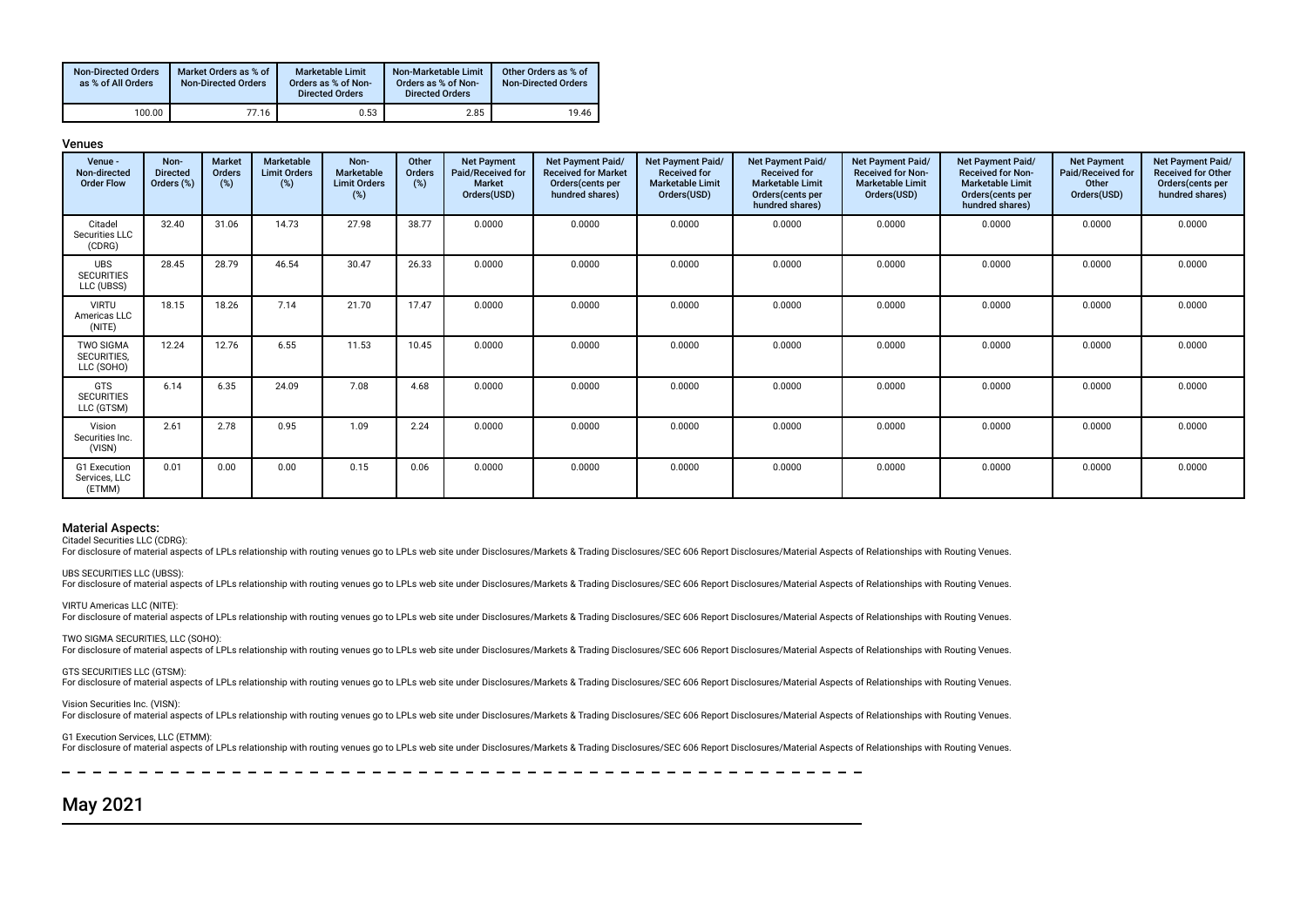### Non-S&P 500 Stocks

### Summary

| <b>Non-Directed Orders</b><br>as % of All Orders | Market Orders as % of<br><b>Non-Directed Orders</b> | <b>Marketable Limit</b><br>Orders as % of Non-<br><b>Directed Orders</b> | Non-Marketable Limit<br>Orders as % of Non-<br><b>Directed Orders</b> | Other Orders as % of<br><b>Non-Directed Orders</b> |
|--------------------------------------------------|-----------------------------------------------------|--------------------------------------------------------------------------|-----------------------------------------------------------------------|----------------------------------------------------|
| 100.00                                           | 83.77                                               | 1.93                                                                     | 3.10                                                                  | 11.20                                              |

### Venues

| Venue -<br>Non-directed<br><b>Order Flow</b>  | Non-<br><b>Directed</b><br>Orders (%) | Market<br>Orders<br>(%) | Marketable<br><b>Limit Orders</b><br>(%) | Non-<br>Marketable<br><b>Limit Orders</b><br>(%) | Other<br>Orders<br>(%) | <b>Net Payment</b><br><b>Paid/Received for</b><br><b>Market</b><br>Orders(USD) | Net Payment Paid/<br><b>Received for Market</b><br>Orders(cents per<br>hundred shares) | Net Payment Paid/<br><b>Received for</b><br><b>Marketable Limit</b><br>Orders(USD) | Net Payment Paid/<br><b>Received for</b><br><b>Marketable Limit</b><br>Orders (cents per<br>hundred shares) | Net Payment Paid/<br><b>Received for Non-</b><br><b>Marketable Limit</b><br>Orders(USD) | Net Payment Paid/<br><b>Received for Non-</b><br><b>Marketable Limit</b><br>Orders(cents per<br>hundred shares) | <b>Net Payment</b><br>Paid/Received for<br>Other<br>Orders(USD) | Net Payment Paid/<br><b>Received for Other</b><br>Orders(cents per<br>hundred shares) |
|-----------------------------------------------|---------------------------------------|-------------------------|------------------------------------------|--------------------------------------------------|------------------------|--------------------------------------------------------------------------------|----------------------------------------------------------------------------------------|------------------------------------------------------------------------------------|-------------------------------------------------------------------------------------------------------------|-----------------------------------------------------------------------------------------|-----------------------------------------------------------------------------------------------------------------|-----------------------------------------------------------------|---------------------------------------------------------------------------------------|
| Citadel<br>Securities LLC<br>(CDRG)           | 70.32                                 | 71.84                   | 68.60                                    | 56.00                                            | 63.25                  | 0.0000                                                                         | 0.0000                                                                                 | 0.0000                                                                             | 0.0000                                                                                                      | 0.0000                                                                                  | 0.0000                                                                                                          | 0.0000                                                          | 0.0000                                                                                |
| <b>VIRTU</b><br>Americas LLC<br>(NITE)        | 10.23                                 | 9.06                    | 16.61                                    | 22.22                                            | 14.55                  | 0.0000                                                                         | 0.0000                                                                                 | 0.0000                                                                             | 0.0000                                                                                                      | 0.0000                                                                                  | 0.0000                                                                                                          | 0.0000                                                          | 0.0000                                                                                |
| <b>GTS</b><br><b>SECURITIES</b><br>LLC (GTSM) | 8.00                                  | 8.22                    | 11.80                                    | 6.88                                             | 6.06                   | 0.0000                                                                         | 0.0000                                                                                 | 0.0000                                                                             | 0.0000                                                                                                      | 0.0000                                                                                  | 0.0000                                                                                                          | 0.0000                                                          | 0.0000                                                                                |
| UBS<br><b>SECURITIES</b><br>LLC (UBSS)        | 7.29                                  | 6.88                    | 2.25                                     | 8.06                                             | 11.00                  | 0.0000                                                                         | 0.0000                                                                                 | 0.0000                                                                             | 0.0000                                                                                                      | 0.0000                                                                                  | 0.0000                                                                                                          | 0.0000                                                          | 0.0000                                                                                |
| <b>TWO SIGMA</b><br>SECURITIES.<br>LLC (SOHO) | 3.92                                  | 3.93                    | 0.61                                     | 4.48                                             | 4.19                   | 0.0000                                                                         | 0.0000                                                                                 | 0.0000                                                                             | 0.0000                                                                                                      | 0.0000                                                                                  | 0.0000                                                                                                          | 0.0000                                                          | 0.0000                                                                                |
| G1 Execution<br>Services, LLC<br>(ETMM)       | 0.16                                  | 0.00                    | 0.00                                     | 2.14                                             | 0.84                   | 0.0000                                                                         | 0.0000                                                                                 | 0.0000                                                                             | 0.0000                                                                                                      | 0.0000                                                                                  | 0.0000                                                                                                          | 0.0000                                                          | 0.0000                                                                                |
| Vision<br>Securities Inc.<br>(VISN)           | 0.08                                  | 0.07                    | 0.13                                     | 0.22                                             | 0.11                   | 0.0000                                                                         | 0.0000                                                                                 | 0.0000                                                                             | 0.0000                                                                                                      | 0.0000                                                                                  | 0.0000                                                                                                          | 0.0000                                                          | 0.0000                                                                                |

#### Material Aspects:

Citadel Securities LLC (CDRG):

For disclosure of material aspects of LPLs relationship with routing venues go to LPLs web site under Disclosures/Markets & Trading Disclosures/SEC 606 Report Disclosures/Material Aspects of Relationships with Routing Venu

VIRTU Americas LLC (NITE):

For disclosure of material aspects of LPLs relationship with routing venues go to LPLs web site under Disclosures/Markets & Trading Disclosures/SEC 606 Report Disclosures/Material Aspects of Relationships with Routing Venu

GTS SECURITIES LLC (GTSM):

For disclosure of material aspects of LPLs relationship with routing venues go to LPLs web site under Disclosures/Markets & Trading Disclosures/SEC 606 Report Disclosures/Material Aspects of Relationships with Routing Venu

UBS SECURITIES LLC (UBSS):

For disclosure of material aspects of LPLs relationship with routing venues go to LPLs web site under Disclosures/Markets & Trading Disclosures/SEC 606 Report Disclosures/Material Aspects of Relationships with Routing Venu

TWO SIGMA SECURITIES, LLC (SOHO):

For disclosure of material aspects of LPLs relationship with routing venues go to LPLs web site under Disclosures/Markets & Trading Disclosures/SEC 606 Report Disclosures/Material Aspects of Relationships with Routing Venu

#### G1 Execution Services, LLC (ETMM):

For disclosure of material aspects of LPLs relationship with routing venues go to LPLs web site under Disclosures/Markets & Trading Disclosures/SEC 606 Report Disclosures/Material Aspects of Relationships with Routing Venu

Vision Securities Inc. (VISN):

For disclosure of material aspects of LPLs relationship with routing venues go to LPLs web site under Disclosures/Markets & Trading Disclosures/SEC 606 Report Disclosures/Material Aspects of Relationships with Routing Venu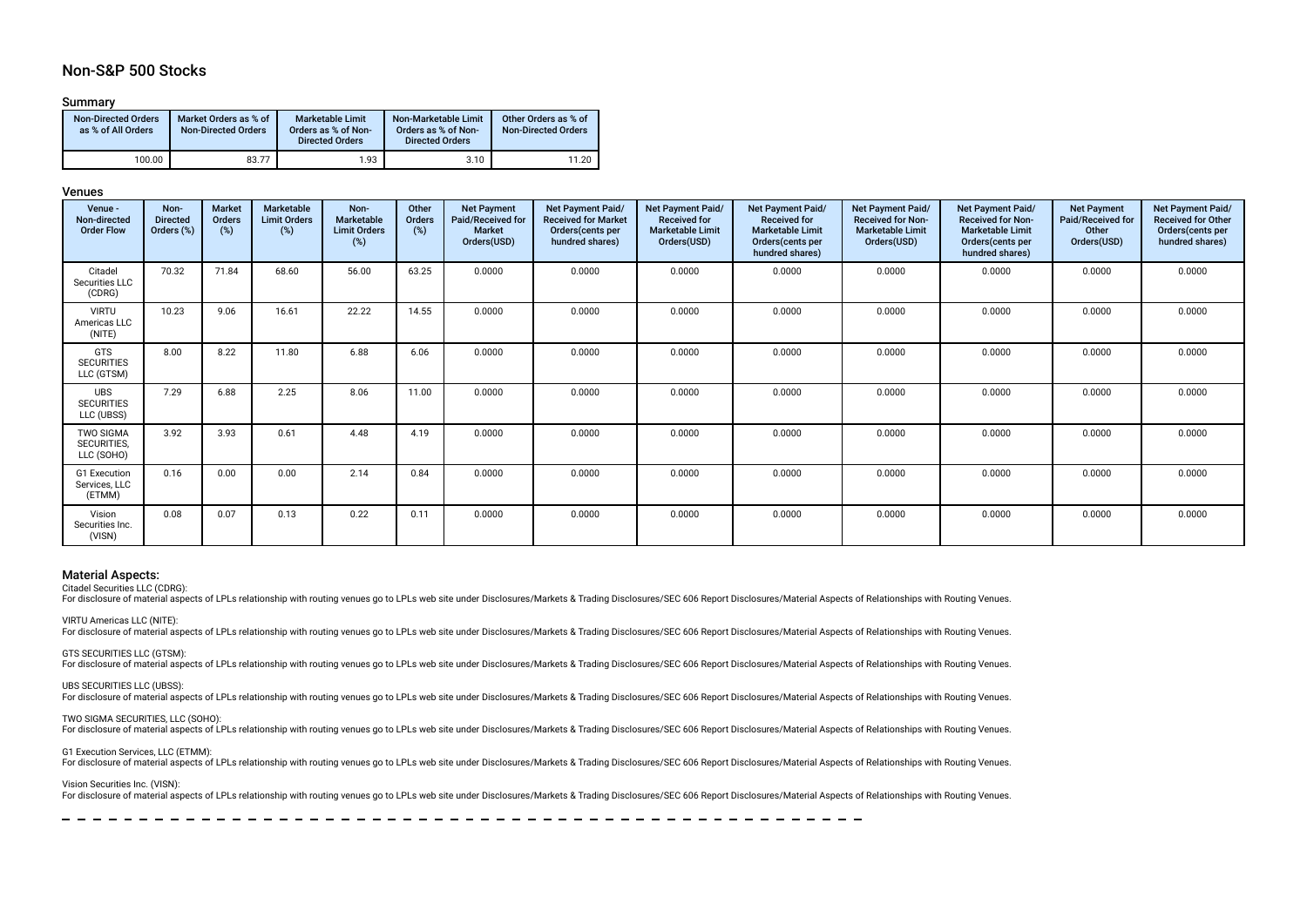### **Options**

### Summary

| <b>Non-Directed Orders</b><br>as % of All Orders | Market Orders as % of<br><b>Non-Directed Orders</b> | Marketable Limit<br>Orders as % of Non-<br><b>Directed Orders</b> | Non-Marketable Limit<br>Orders as % of Non-<br><b>Directed Orders</b> | Other Orders as % of<br><b>Non-Directed Orders</b> |
|--------------------------------------------------|-----------------------------------------------------|-------------------------------------------------------------------|-----------------------------------------------------------------------|----------------------------------------------------|
| 100.00                                           | 44.95                                               | 5.07                                                              | 38.99                                                                 | 10.99                                              |

### Venues

| Venue -<br>Non-directed<br><b>Order Flow</b> | Non-<br><b>Directed</b><br>Orders (%) | <b>Market</b><br><b>Orders</b> | Marketable<br><b>Limit Orders</b><br>(%) | Non-<br><b>Marketable</b><br><b>Limit Orders</b><br>(%) | Other<br>Orders<br>$(\%)$ | <b>Net Payment</b><br>Paid/Received for<br><b>Market</b><br>Orders(USD) | Net Payment Paid/<br><b>Received for Market</b><br>Orders (cents per<br>hundred shares) | <b>Net Payment Paid/</b><br><b>Received for</b><br><b>Marketable Limit</b><br>Orders(USD) | Net Payment Paid/<br><b>Received for</b><br><b>Marketable Limit</b><br>Orders (cents per<br>hundred shares) | <b>Net Payment Paid/</b><br><b>Received for Non-</b><br><b>Marketable Limit</b><br>Orders(USD) | <b>Net Payment Paid/</b><br><b>Received for Non-</b><br><b>Marketable Limit</b><br>Orders(cents per<br>hundred shares) | <b>Net Payment</b><br>Paid/Received for<br>Other<br>Orders(USD) | Net Payment Paid/<br><b>Received for Other</b><br>Orders(cents per<br>hundred shares) |
|----------------------------------------------|---------------------------------------|--------------------------------|------------------------------------------|---------------------------------------------------------|---------------------------|-------------------------------------------------------------------------|-----------------------------------------------------------------------------------------|-------------------------------------------------------------------------------------------|-------------------------------------------------------------------------------------------------------------|------------------------------------------------------------------------------------------------|------------------------------------------------------------------------------------------------------------------------|-----------------------------------------------------------------|---------------------------------------------------------------------------------------|
| Citadel<br>Securities LLC<br>(CDRG)          | 79.86                                 | 78.74                          | 80.68                                    | 80.82                                                   | 80.68                     | 0.0000                                                                  | 0.0000                                                                                  | 0.0000                                                                                    | 0.0000                                                                                                      | 0.0000                                                                                         | 0.0000                                                                                                                 | 0.0000                                                          | 0.0000                                                                                |
| Susquehanna<br>Investment<br>Group (SIGL)    | 20.14                                 | 21.26                          | 19.32                                    | 19.18                                                   | 19.32                     | 0.0000                                                                  | 0.0000                                                                                  | 0.0000                                                                                    | 0.0000                                                                                                      | 0.0000                                                                                         | 0.0000                                                                                                                 | 0.0000                                                          | 0.0000                                                                                |

**Material Aspects:**<br>Citadel Securities LLC (CDRG):<br>For disclosure of material aspects of LPLs relationship with routing venues go to LPLs web site under Disclosures/Markets & Trading Disclosures/SEC 606 Report Disclosures/

Susquehanna Investment Group (SIGL):<br>For disclosure of material aspects of LPLs relationship with routing venues go to LPLs web site under Disclosures/Markets & Trading Disclosures/SEC 606 Report Disclosures/Material Aspec

## June 2021

### S&P 500 Stocks

### Summary

| <b>Non-Directed Orders</b><br>as % of All Orders | Market Orders as % of<br><b>Non-Directed Orders</b> | Marketable Limit<br>Orders as % of Non-<br><b>Directed Orders</b> | Non-Marketable Limit<br>Orders as % of Non-<br><b>Directed Orders</b> | Other Orders as % of<br><b>Non-Directed Orders</b> |
|--------------------------------------------------|-----------------------------------------------------|-------------------------------------------------------------------|-----------------------------------------------------------------------|----------------------------------------------------|
| 100.00                                           | 77.14                                               | 0.22                                                              | 2.49                                                                  | 20.15                                              |

### Venues

| Venue -<br>Non-directed<br><b>Order Flow</b>  | Non-<br><b>Directed</b><br>Orders (%) | <b>Market</b><br><b>Orders</b><br>(%) | Marketable<br><b>Limit Orders</b><br>$(\%)$ | Non-<br>Marketable<br><b>Limit Orders</b><br>(%) | Other<br><b>Orders</b><br>(%) | <b>Net Payment</b><br>Paid/Received for<br><b>Market</b><br>Orders(USD) | <b>Net Payment Paid/</b><br><b>Received for Market</b><br>Orders (cents per<br>hundred shares) | Net Payment Paid/<br><b>Received for</b><br><b>Marketable Limit</b><br>Orders(USD) | Net Payment Paid/<br><b>Received for</b><br><b>Marketable Limit</b><br>Orders (cents per<br>hundred shares) | Net Payment Paid/<br><b>Received for Non-</b><br><b>Marketable Limit</b><br>Orders(USD) | Net Payment Paid/<br><b>Received for Non-</b><br><b>Marketable Limit</b><br>Orders (cents per<br>hundred shares) | <b>Net Payment</b><br>Paid/Received for<br>Other<br>Orders(USD) | Net Payment Paid/<br><b>Received for Other</b><br>Orders(cents per<br>hundred shares) |
|-----------------------------------------------|---------------------------------------|---------------------------------------|---------------------------------------------|--------------------------------------------------|-------------------------------|-------------------------------------------------------------------------|------------------------------------------------------------------------------------------------|------------------------------------------------------------------------------------|-------------------------------------------------------------------------------------------------------------|-----------------------------------------------------------------------------------------|------------------------------------------------------------------------------------------------------------------|-----------------------------------------------------------------|---------------------------------------------------------------------------------------|
| <b>UBS</b><br><b>SECURITIES</b><br>LLC (UBSS) | 34.57                                 | 34.53                                 | 28.06                                       | 38.26                                            | 34.30                         | 0.0000                                                                  | 0.0000                                                                                         | 0.0000                                                                             | 0.0000                                                                                                      | 0.0000                                                                                  | 0.0000                                                                                                           | 0.0000                                                          | 0.0000                                                                                |
| Citadel<br>Securities LLC<br>(CDRG)           | 26.99                                 | 26.85                                 | 27.65                                       | 23.87                                            | 27.89                         | 0.0000                                                                  | 0.0000                                                                                         | 0.0000                                                                             | 0.0000                                                                                                      | 0.0000                                                                                  | 0.0000                                                                                                           | 0.0000                                                          | 0.0000                                                                                |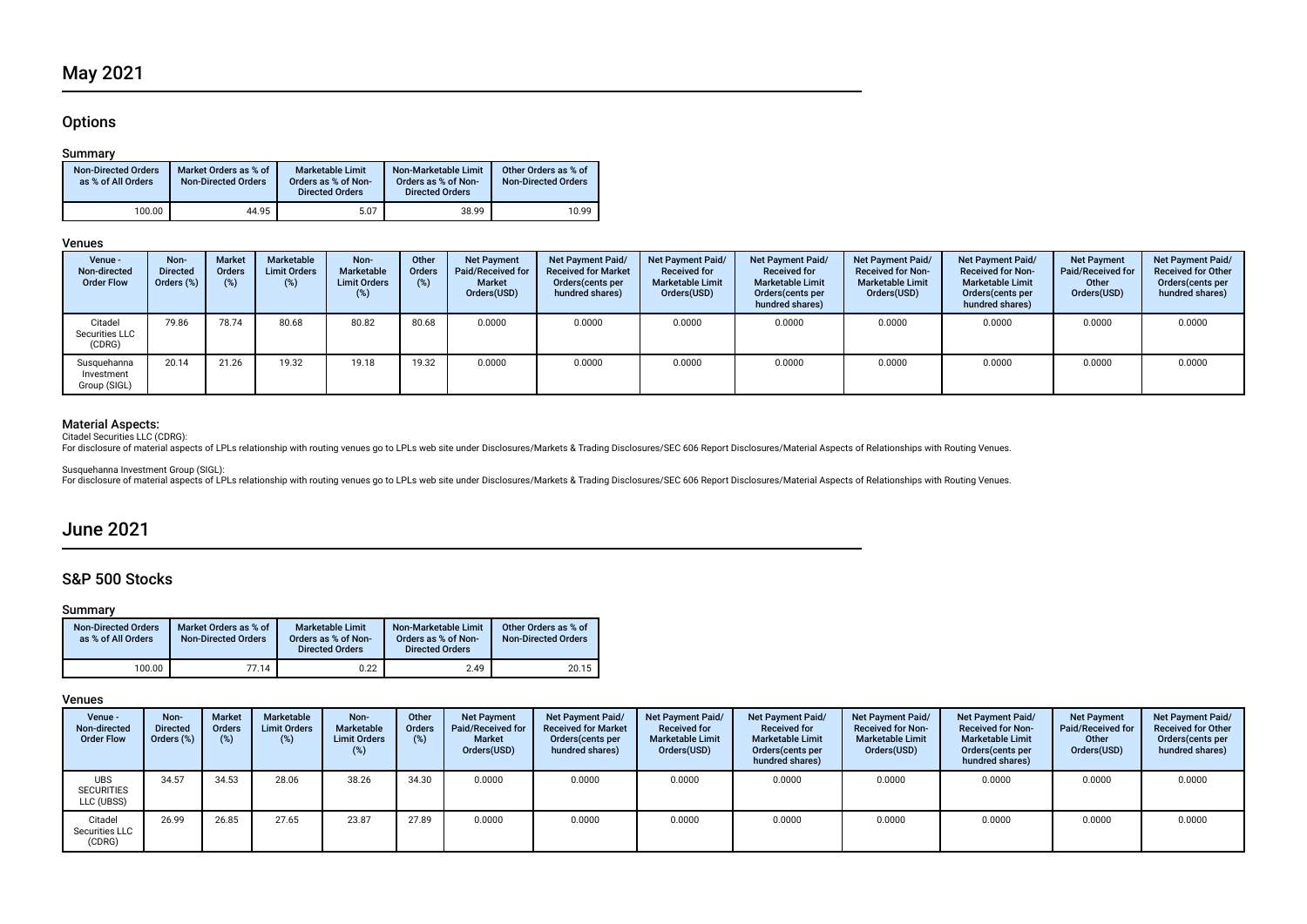| Venue -<br>Non-directed<br><b>Order Flow</b>  | Non-<br><b>Directed</b><br>Orders (%) | <b>Market</b><br>Orders<br>(%) | Marketable<br><b>Limit Orders</b><br>(%) | Non-<br>Marketable<br><b>Limit Orders</b><br>(%) | Other<br><b>Orders</b><br>(%) | <b>Net Payment</b><br>Paid/Received for<br>Market<br>Orders(USD) | Net Payment Paid/<br><b>Received for Market</b><br>Orders (cents per<br>hundred shares) | Net Payment Paid/<br><b>Received for</b><br><b>Marketable Limit</b><br>Orders(USD) | <b>Net Payment Paid/</b><br><b>Received for</b><br><b>Marketable Limit</b><br>Orders (cents per<br>hundred shares) | Net Payment Paid/<br><b>Received for Non-</b><br><b>Marketable Limit</b><br>Orders(USD) | Net Payment Paid/<br><b>Received for Non-</b><br><b>Marketable Limit</b><br>Orders (cents per<br>hundred shares) | <b>Net Payment</b><br>Paid/Received for<br>Other<br>Orders(USD) | Net Payment Paid/<br><b>Received for Other</b><br>Orders (cents per<br>hundred shares) |
|-----------------------------------------------|---------------------------------------|--------------------------------|------------------------------------------|--------------------------------------------------|-------------------------------|------------------------------------------------------------------|-----------------------------------------------------------------------------------------|------------------------------------------------------------------------------------|--------------------------------------------------------------------------------------------------------------------|-----------------------------------------------------------------------------------------|------------------------------------------------------------------------------------------------------------------|-----------------------------------------------------------------|----------------------------------------------------------------------------------------|
| <b>VIRTU</b><br>Americas LLC<br>(NITE)        | 17.94                                 | 17.70                          | 20.64                                    | 17.68                                            | 18.88                         | 0.0000                                                           | 0.0000                                                                                  | 0.0000                                                                             | 0.0000                                                                                                             | 0.0000                                                                                  | 0.0000                                                                                                           | 0.0000                                                          | 0.0000                                                                                 |
| <b>TWO SIGMA</b><br>SECURITIES,<br>LLC (SOHO) | 11.84                                 | 11.88                          | 9.65                                     | 12.36                                            | 11.63                         | 0.0000                                                           | 0.0000                                                                                  | 0.0000                                                                             | 0.0000                                                                                                             | 0.0000                                                                                  | 0.0000                                                                                                           | 0.0000                                                          | 0.0000                                                                                 |
| <b>GTS</b><br><b>SECURITIES</b><br>LLC (GTSM) | 5.66                                  | 5.94                           | 9.46                                     | 6.06                                             | 4.51                          | 0.0000                                                           | 0.0000                                                                                  | 0.0000                                                                             | 0.0000                                                                                                             | 0.0000                                                                                  | 0.0000                                                                                                           | 0.0000                                                          | 0.0000                                                                                 |
| Vision<br>Securities Inc.<br>(VISN)           | 2.98                                  | 3.10                           | 4.54                                     | 1.59                                             | 2.70                          | 0.0000                                                           | 0.0000                                                                                  | 0.0000                                                                             | 0.0000                                                                                                             | 0.0000                                                                                  | 0.0000                                                                                                           | 0.0000                                                          | 0.0000                                                                                 |
| G1 Execution<br>Services, LLC<br>(ETMM)       | 0.02                                  | 0.00                           | 0.00                                     | 0.18                                             | 0.09                          | 0.0000                                                           | 0.0000                                                                                  | 0.0000                                                                             | 0.0000                                                                                                             | 0.0000                                                                                  | 0.0000                                                                                                           | 0.0000                                                          | 0.0000                                                                                 |

#### Material Aspects:

UBS SECURITIES LLC (UBSS):

For disclosure of material aspects of LPLs relationship with routing venues go to LPLs web site under Disclosures/Markets & Trading Disclosures/SEC 606 Report Disclosures/Material Aspects of Relationships with Routing Venu

Citadel Securities LLC (CDRG):

For disclosure of material aspects of LPLs relationship with routing venues go to LPLs web site under Disclosures/Markets & Trading Disclosures/SEC 606 Report Disclosures/Material Aspects of Relationships with Routing Venu

VIRTU Americas LLC (NITE):

For disclosure of material aspects of LPLs relationship with routing venues go to LPLs web site under Disclosures/Markets & Trading Disclosures/SEC 606 Report Disclosures/Material Aspects of Relationships with Routing Venu

TWO SIGMA SECURITIES, LLC (SOHO):

For disclosure of material aspects of LPLs relationship with routing venues go to LPLs web site under Disclosures/Markets & Trading Disclosures/SEC 606 Report Disclosures/Material Aspects of Relationships with Routing Venu

GTS SECURITIES LLC (GTSM):

For disclosure of material aspects of LPLs relationship with routing venues go to LPLs web site under Disclosures/Markets & Trading Disclosures/SEC 606 Report Disclosures/Material Aspects of Relationships with Routing Venu

Vision Securities Inc. (VISN):

For disclosure of material aspects of LPLs relationship with routing venues go to LPLs web site under Disclosures/Markets & Trading Disclosures/SEC 606 Report Disclosures/Material Aspects of Relationships with Routing Venu

#### G1 Execution Services, LLC (ETMM):

For disclosure of material aspects of LPLs relationship with routing venues go to LPLs web site under Disclosures/Markets & Trading Disclosures/SEC 606 Report Disclosures/Material Aspects of Relationships with Routing Venu

### June 2021

### Non-S&P 500 Stocks

Summary

| <b>Non-Directed Orders</b><br>as % of All Orders | Market Orders as % of<br><b>Non-Directed Orders</b> | Marketable Limit<br>Orders as % of Non-<br><b>Directed Orders</b> | Non-Marketable Limit<br>Orders as % of Non-<br><b>Directed Orders</b> | Other Orders as % of<br><b>Non-Directed Orders</b> |
|--------------------------------------------------|-----------------------------------------------------|-------------------------------------------------------------------|-----------------------------------------------------------------------|----------------------------------------------------|
| 100.00                                           | 82.26                                               | 1.74                                                              | 3.90                                                                  | 12.10                                              |

Venues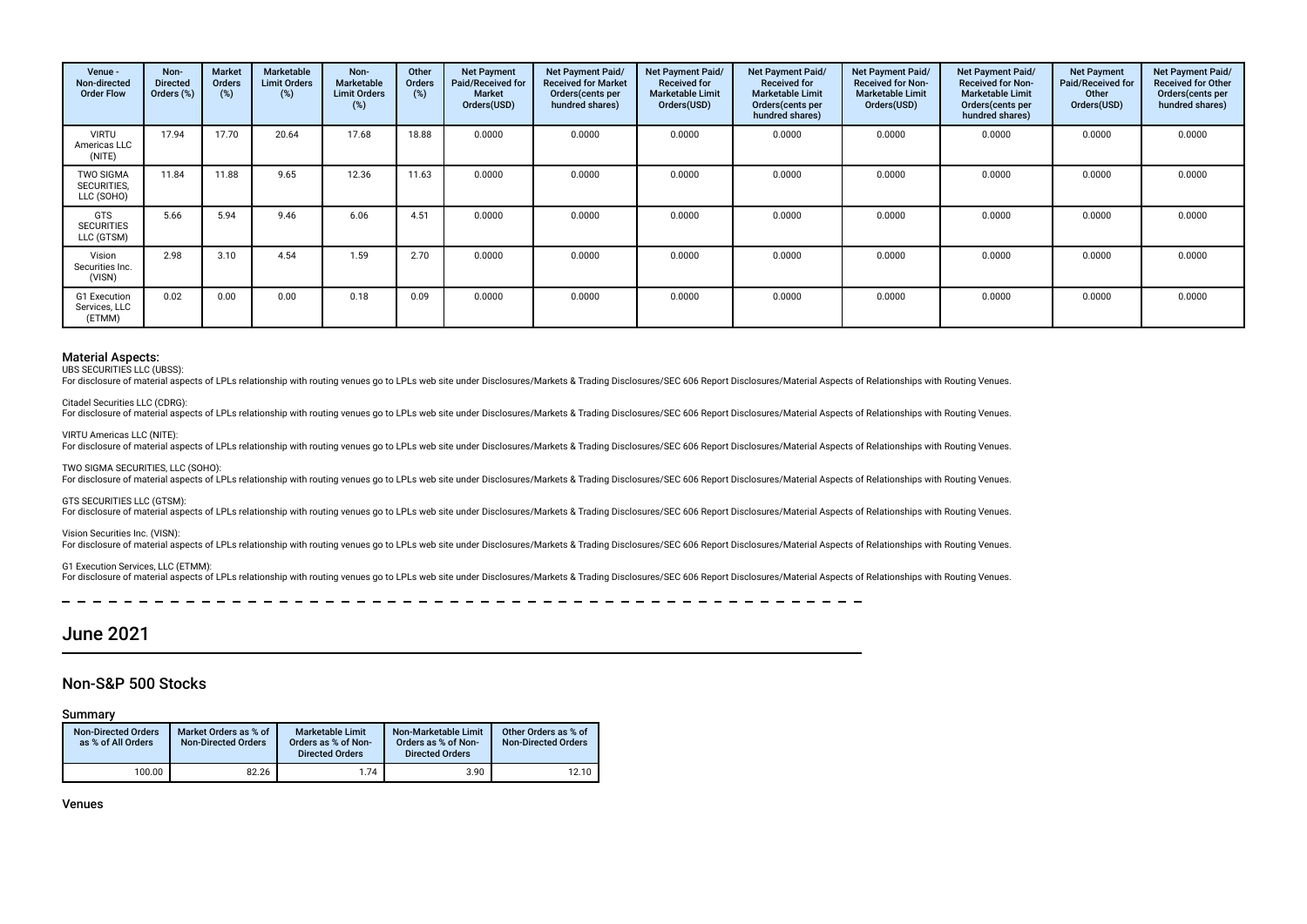| Venue -<br>Non-directed<br><b>Order Flow</b>         | Non-<br><b>Directed</b><br>Orders (%) | <b>Market</b><br>Orders<br>(%) | Marketable<br><b>Limit Orders</b><br>(%) | Non-<br>Marketable<br><b>Limit Orders</b><br>(%) | Other<br>Orders<br>(%) | <b>Net Payment</b><br>Paid/Received for<br><b>Market</b><br>Orders(USD) | Net Payment Paid/<br><b>Received for Market</b><br>Orders(cents per<br>hundred shares) | Net Payment Paid/<br><b>Received for</b><br><b>Marketable Limit</b><br>Orders(USD) | Net Payment Paid/<br><b>Received for</b><br><b>Marketable Limit</b><br>Orders(cents per<br>hundred shares) | Net Payment Paid/<br><b>Received for Non-</b><br><b>Marketable Limit</b><br>Orders(USD) | Net Payment Paid/<br><b>Received for Non-</b><br><b>Marketable Limit</b><br>Orders (cents per<br>hundred shares) | <b>Net Payment</b><br>Paid/Received for<br>Other<br>Orders(USD) | Net Payment Paid/<br><b>Received for Other</b><br>Orders(cents per<br>hundred shares) |
|------------------------------------------------------|---------------------------------------|--------------------------------|------------------------------------------|--------------------------------------------------|------------------------|-------------------------------------------------------------------------|----------------------------------------------------------------------------------------|------------------------------------------------------------------------------------|------------------------------------------------------------------------------------------------------------|-----------------------------------------------------------------------------------------|------------------------------------------------------------------------------------------------------------------|-----------------------------------------------------------------|---------------------------------------------------------------------------------------|
| Citadel<br>Securities LLC<br>(CDRG)                  | 66.40                                 | 68.74                          | 55.99                                    | 51.75                                            | 56.63                  | 0.0000                                                                  | 0.0000                                                                                 | 0.0000                                                                             | 0.0000                                                                                                     | 0.0000                                                                                  | 0.0000                                                                                                           | 0.0000                                                          | 0.0000                                                                                |
| <b>UBS</b><br><b>SECURITIES</b><br>LLC (UBSS)        | 11.23                                 | 10.38                          | 7.03                                     | 13.61                                            | 16.82                  | 0.0000                                                                  | 0.0000                                                                                 | 0.0000                                                                             | 0.0000                                                                                                     | 0.0000                                                                                  | 0.0000                                                                                                           | 0.0000                                                          | 0.0000                                                                                |
| <b>VIRTU</b><br>Americas LLC<br>(NITE)               | 11.09                                 | 9.43                           | 33.98                                    | 22.37                                            | 15.40                  | 0.0000                                                                  | 0.0000                                                                                 | 0.0000                                                                             | 0.0000                                                                                                     | 0.0000                                                                                  | 0.0000                                                                                                           | 0.0000                                                          | 0.0000                                                                                |
| <b>GTS</b><br><b>SECURITIES</b><br>LLC (GTSM)        | 7.27                                  | 7.57                           | 1.92                                     | 7.63                                             | 5.93                   | 0.0000                                                                  | 0.0000                                                                                 | 0.0000                                                                             | 0.0000                                                                                                     | 0.0000                                                                                  | 0.0000                                                                                                           | 0.0000                                                          | 0.0000                                                                                |
| <b>TWO SIGMA</b><br><b>SECURITIES.</b><br>LLC (SOHO) | 3.78                                  | 3.78                           | 1.02                                     | 3.58                                             | 4.26                   | 0.0000                                                                  | 0.0000                                                                                 | 0.0000                                                                             | 0.0000                                                                                                     | 0.0000                                                                                  | 0.0000                                                                                                           | 0.0000                                                          | 0.0000                                                                                |
| G1 Execution<br>Services, LLC<br>(ETMM)              | 0.13                                  | 0.00                           | 0.00                                     | 0.96                                             | 0.82                   | 0.0000                                                                  | 0.0000                                                                                 | 0.0000                                                                             | 0.0000                                                                                                     | 0.0000                                                                                  | 0.0000                                                                                                           | 0.0000                                                          | 0.0000                                                                                |
| Vision<br>Securities Inc.<br>(VISN)                  | 0.10                                  | 0.10                           | 0.06                                     | 0.10                                             | 0.14                   | 0.0000                                                                  | 0.0000                                                                                 | 0.0000                                                                             | 0.0000                                                                                                     | 0.0000                                                                                  | 0.0000                                                                                                           | 0.0000                                                          | 0.0000                                                                                |

### Material Aspects:

Citadel Securities LLC (CDRG):

For disclosure of material aspects of LPLs relationship with routing venues go to LPLs web site under Disclosures/Markets & Trading Disclosures/SEC 606 Report Disclosures/Material Aspects of Relationships with Routing Venu

UBS SECURITIES LLC (UBSS):

For disclosure of material aspects of LPLs relationship with routing venues go to LPLs web site under Disclosures/Markets & Trading Disclosures/SEC 606 Report Disclosures/Material Aspects of Relationships with Routing Venu

VIRTU Americas LLC (NITE):

For disclosure of material aspects of LPLs relationship with routing venues go to LPLs web site under Disclosures/Markets & Trading Disclosures/SEC 606 Report Disclosures/Material Aspects of Relationships with Routing Venu

GTS SECURITIES LLC (GTSM):

For disclosure of material aspects of LPLs relationship with routing venues go to LPLs web site under Disclosures/Markets & Trading Disclosures/SEC 606 Report Disclosures/Material Aspects of Relationships with Routing Venu

TWO SIGMA SECURITIES, LLC (SOHO):

For disclosure of material aspects of LPLs relationship with routing venues go to LPLs web site under Disclosures/Markets & Trading Disclosures/SEC 606 Report Disclosures/Material Aspects of Relationships with Routing Venu

G1 Execution Services, LLC (ETMM):

For disclosure of material aspects of LPLs relationship with routing venues go to LPLs web site under Disclosures/Markets & Trading Disclosures/SEC 606 Report Disclosures/Material Aspects of Relationships with Routing Venu

Vision Securities Inc. (VISN):

For disclosure of material aspects of LPLs relationship with routing venues go to LPLs web site under Disclosures/Markets & Trading Disclosures/SEC 606 Report Disclosures/Material Aspects of Relationships with Routing Venu

 $\overline{\phantom{a}}$ 

### June 2021

### **Options**

### Summary

| <b>Non-Directed Orders</b> | Market Orders as % of      | <b>Marketable Limit</b> | Non-Marketable Limit   | Other Orders as % of       |
|----------------------------|----------------------------|-------------------------|------------------------|----------------------------|
| as % of All Orders         | <b>Non-Directed Orders</b> | Orders as % of Non-     | Orders as % of Non-    | <b>Non-Directed Orders</b> |
|                            |                            | <b>Directed Orders</b>  | <b>Directed Orders</b> |                            |